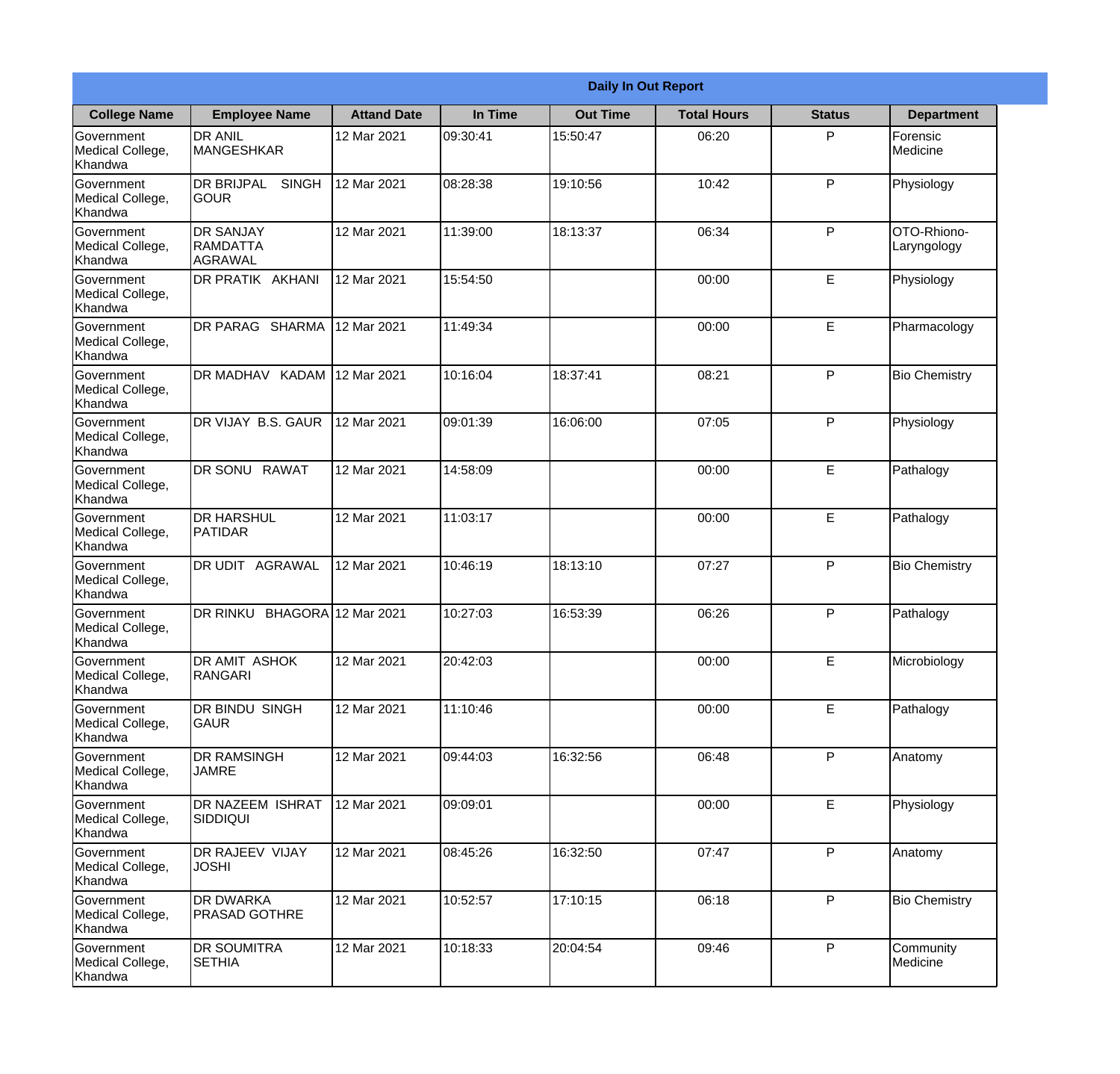| <b>Designation</b>                  | <b>Category</b>     |
|-------------------------------------|---------------------|
| Assistant Professor   Para Clinical |                     |
| Demonstrator/Tutor   Non Clinical   |                     |
| Professor                           | Clinical            |
| <b>Assistant Professor</b>          | Non Clinical        |
| Professor                           | Para Clinical       |
| <b>Assistant Professor</b>          | Non Clinical        |
| Associate Professor Non Clinical    |                     |
| Demonstrator/Tutor   Para Clinical  |                     |
| Assistant Professor   Para Clinical |                     |
| Associate Professor Non Clinical    |                     |
| <b>Assistant Professor</b>          | Para Clinical       |
| Professor                           | Para Clinical       |
| Associate Professor   Para Clinical |                     |
| Demonstrator/Tutor   Non Clinical   |                     |
| Professor                           | <b>Non Clinical</b> |
| <b>Assistant Professor</b>          | Non Clinical        |
| Demonstrator/Tutor                  | Non Clinical        |
| <b>Assistant Professor</b>          | Para Clinical       |

## **Daily In Out Report**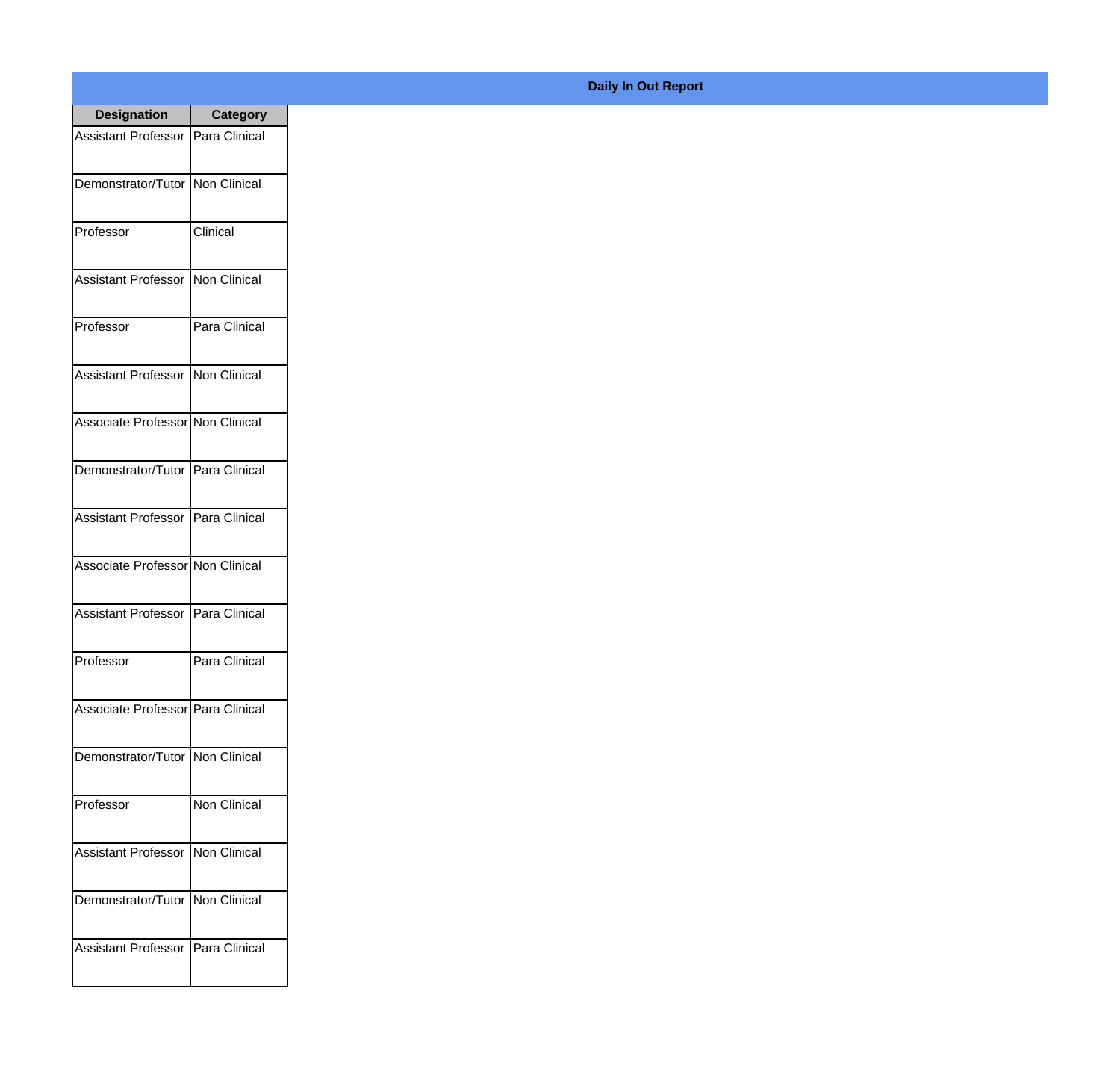|                                                         |                                                       |             |          |          | <b>Daily In Out Report</b> |              |                         |
|---------------------------------------------------------|-------------------------------------------------------|-------------|----------|----------|----------------------------|--------------|-------------------------|
| Government<br>Medical College,<br>Khandwa               | <b>DR RASHMI YADAV</b>                                | 12 Mar 2021 | 10:39:32 | 20:04:43 | 09:25                      | P            | Community<br>Medicine   |
| <b>Government</b><br>Medical College,<br>Khandwa        | <b>MR PIYUSH KUMAR</b><br>IMISHRA                     | 12 Mar 2021 | 10:41:37 | 17:07:48 | 06:26                      | P            | Community<br>Medicine   |
| <b>Government</b><br>Medical College,<br>Khandwa        | DR SACHIN PARMAR 12 Mar 2021                          |             | 11:10:27 | 17:47:46 | 06:37                      | P            | Community<br>Medicine   |
| <b>Government</b><br>Medical College,<br>Khandwa        | DR PRAMILA VERMA 12 Mar 2021                          |             | 11:58:27 | 18:13:30 | 06:15                      | P            | Paediatrics             |
| <b>Government</b><br>Medical College,<br>Khandwa        | <b>DR GARIMA</b><br><b>AGRAWAL</b><br><b>VARSHNEY</b> | 12 Mar 2021 | 10:16:07 |          | 00:00                      | E            | Paediatrics             |
| Government<br>Medical College,<br><b>Khandwa</b>        | <b>DR SIDDHARTH</b><br><b>BANODE</b>                  | 12 Mar 2021 | 09:21:30 | 16:29:47 | 07:08                      | P            | Pharmacology            |
| Government<br>Medical College,<br>Khandwa               | <b>DR SEEMA</b><br>SUDHAKARRAO<br><b>SUTAY</b>        | 12 Mar 2021 | 10:32:54 |          | 00:00                      | E            | Forensic<br>Medicine    |
| Government<br>Medical College,<br>Khandwa               | <b>DR AJAY</b><br>NARWARIYA                           | 12 Mar 2021 | 16:44:59 |          | 00:00                      | E            | Microbiology            |
| Government<br>Medical College,<br>Khandwa               | <b>DR RAKESH SINGH</b><br><b>HAZARI</b>               | 12 Mar 2021 | 16:35:45 |          | 00:00                      | E            | Pathalogy               |
| <b>Government</b><br>Medical College,<br><b>Khandwa</b> | <b>DR NISHA</b><br> KAITHWAS                          | 12 Mar 2021 | 10:34:21 | 13:32:11 | 02:58                      | P            | Psychiatry              |
| <b>Government</b><br>Medical College,<br>Khandwa        | <b>DR ANANT</b><br><b>TUKARAM PAWAR</b>               | 12 Mar 2021 | 11:20:53 | 19:10:41 | 07:50                      | P            | Community<br>Medicine   |
| Government<br>Medical College,<br>Khandwa               | <b>DR RAJU</b>                                        | 12 Mar 2021 | 10:25:44 | 19:00:38 | 08:35                      | P            | Forensic<br>Medicine    |
| Government<br>Medical College,<br>Khandwa               | <b>DR MAHENDRA</b><br>PANWAR                          | 12 Mar 2021 | 09:42:37 |          | 00:00                      | E            | Orthopaedics            |
| Government<br>Medical College,<br>Khandwa               | DR AJAY GANGJI                                        | 12 Mar 2021 | 11:46:42 |          | 00:00                      | E            | <b>General Surgery</b>  |
| Government<br>Medical College,<br>Khandwa               | <b>DR SITARAM</b><br><b>SOLANKI</b>                   | 12 Mar 2021 | 11:01:34 |          | 00:00                      | E            | Forensic<br>Medicine    |
| Government<br>Medical College,<br>Khandwa               | <b>DR RANJEET</b><br><b>BADOLE</b>                    | 12 Mar 2021 | 10:12:49 |          | 00:00                      | E            | <b>General Medicine</b> |
| Government<br>Medical College,<br>Khandwa               | <b>DR ASHOK</b><br><b>BHAUSAHEB NAJAN</b>             | 12 Mar 2021 | 11:26:46 |          | 00:00                      | $\mathsf E$  | Forensic<br>Medicine    |
| Government<br>Medical College,<br>Khandwa               | <b>DR NITESHKUMAR</b><br>KISHORILAL<br><b>RATHORE</b> | 12 Mar 2021 | 10:24:41 | 17:43:11 | 07:19                      | $\mathsf{P}$ | Pharmacology            |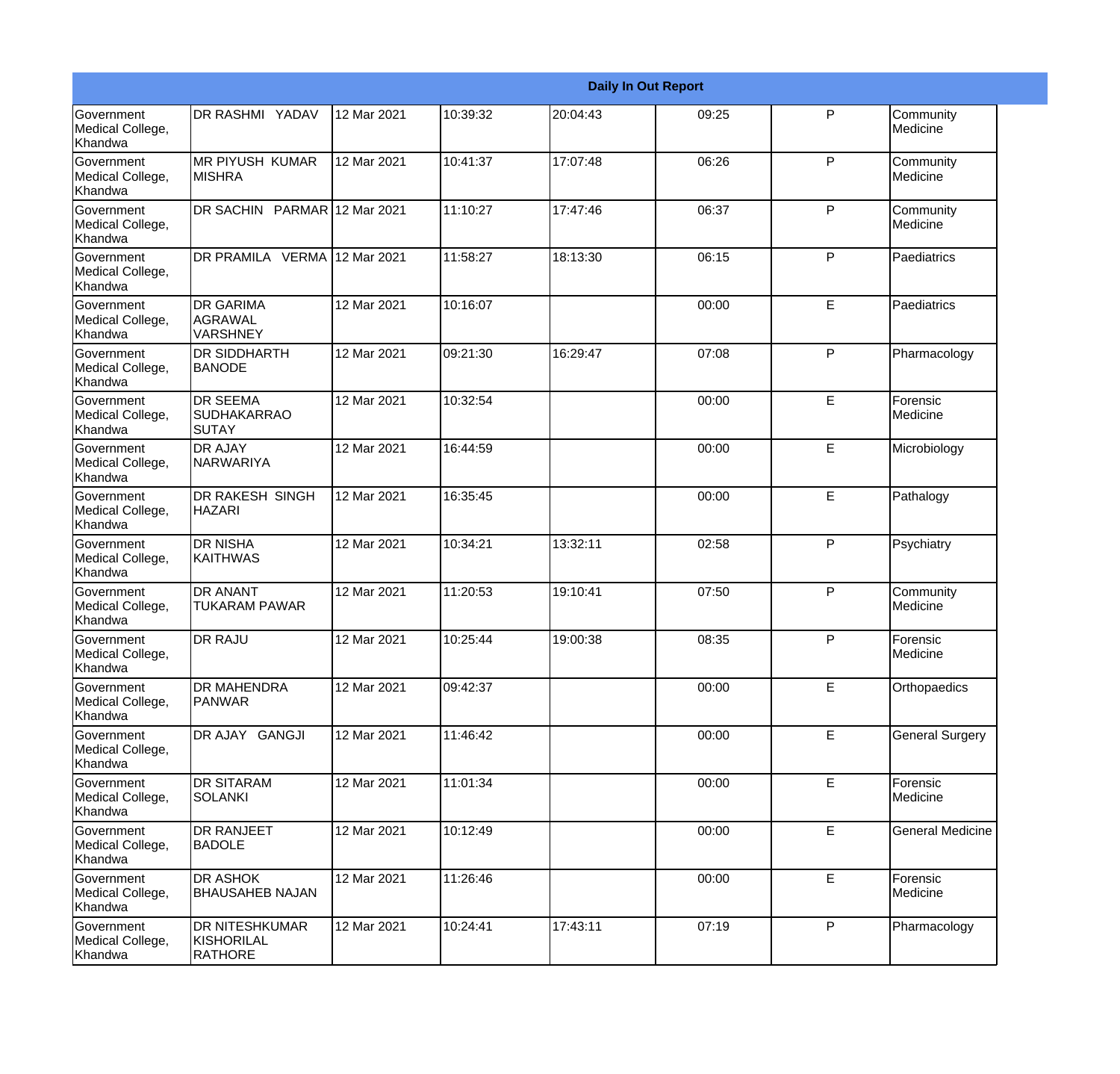| Assistant Professor   Para Clinical |               |
|-------------------------------------|---------------|
|                                     |               |
| Statistician                        | Para Clinical |
| Assistant Professor   Para Clinical |               |
|                                     |               |
| Professor                           | Clinical      |
| Associate Professor Clinical        |               |
| Associate Professor Para Clinical   |               |
|                                     |               |
| Professor                           | Para Clinical |
| Demonstrator/Tutor Para Clinical    |               |
|                                     |               |
| Professor                           | Para Clinical |
| Assistant Professor   Clinical      |               |
|                                     |               |
| Professor                           | Para Clinical |
| Demonstrator/Tutor Para Clinical    |               |
|                                     |               |
| Assistant Professor Clinical        |               |
| Professor                           | Clinical      |
|                                     |               |
| Demonstrator/Tutor   Para Clinical  |               |
| Assistant Professor Clinical        |               |
|                                     |               |
| Associate Professor Para Clinical   |               |
| Demonstrator/Tutor   Para Clinical  |               |
|                                     |               |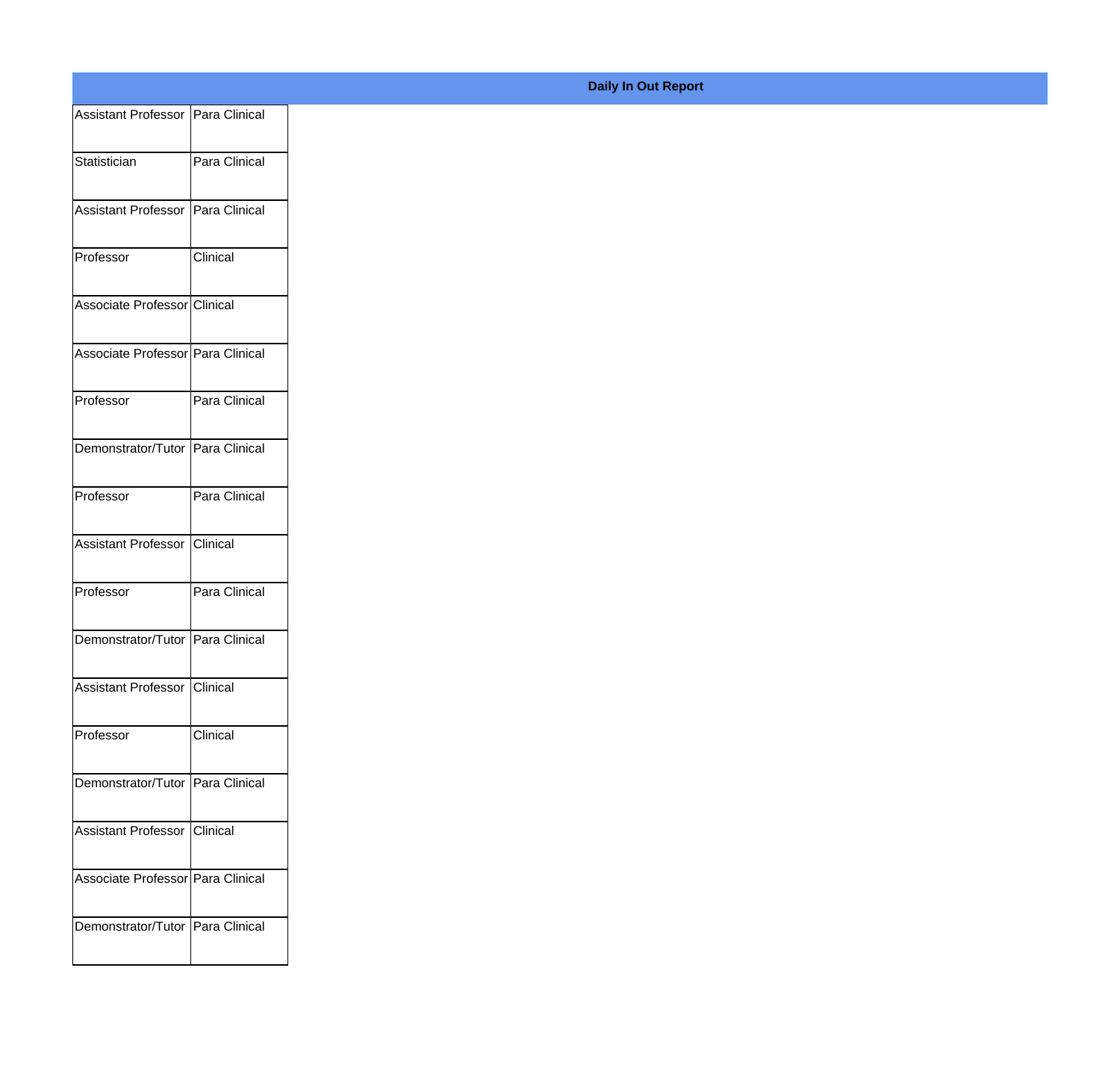|                                                         |                                                     |             |          |          | <b>Daily In Out Report</b> |   |                             |
|---------------------------------------------------------|-----------------------------------------------------|-------------|----------|----------|----------------------------|---|-----------------------------|
| Government<br>Medical College,<br>Khandwa               | IDR PRIYESH<br><b>IMARSKOLE</b>                     | 12 Mar 2021 | 09:48:48 | 20:04:37 | 10:16                      | P | Community<br>Medicine       |
| <b>Government</b><br>Medical College,<br><b>Khandwa</b> | <b>I</b> DR SANGEETA<br><b>CHINCHOLE</b>            | 12 Mar 2021 | 08:38:28 | 14:55:06 | 06:17                      | P | Physiology                  |
| <b>Government</b><br>Medical College,<br>Khandwa        | DR VIJAY NAYAK                                      | 12 Mar 2021 | 10:25:12 | 17:26:35 | 07:01                      | P | Anatomy                     |
| <b>Government</b><br>Medical College,<br>Khandwa        | DR SUNIL BAJOLIYA                                   | 12 Mar 2021 | 09:34:31 | 17:34:01 | 08:00                      | P | OTO-Rhiono-<br>Laryngology  |
| <b>Government</b><br>Medical College,<br>Khandwa        | DR NISHA MANDLOI<br><b>PANWAR</b>                   | 12 Mar 2021 | 09:31:10 | 17:23:56 | 07:52                      | P | Obstetrics &<br>Gynaecology |
| Government<br>Medical College,<br>Khandwa               | IDR SATISH<br>ICHANDEL                              | 12 Mar 2021 | 10:10:22 |          | 00:00                      | E | Pharmacology                |
| <b>Government</b><br>Medical College,<br>Khandwa        | IDR MUKTESHWARI<br><b>GUPTA</b>                     | 12 Mar 2021 | 11:32:29 | 17:29:17 | 05:57                      | P | Pharmacology                |
| <b>Government</b><br>Medical College,<br><b>Khandwa</b> | IDR PURTI AGARWAL<br>SAINI                          | 12 Mar 2021 | 10:39:10 |          | 00:00                      | E | Pathalogy                   |
| Government<br>Medical College,<br><b>Khandwa</b>        | DR YASHPAL RAY                                      | 12 Mar 2021 | 13:16:27 |          | 00:00                      | E | Anatomy                     |
| <b>Government</b><br>Medical College,<br>Khandwa        | <b>I</b> DR VISHAL<br><b>KUMAR</b><br><b>THAKRE</b> | 12 Mar 2021 | 08:13:02 | 15:36:44 | 07:23                      | P | Physiology                  |
| <b>Government</b><br>Medical College,<br>Khandwa        | IMOHIT GARG                                         | 12 Mar 2021 | 09:42:53 |          | 00:00                      | E | <b>General Medicine</b>     |